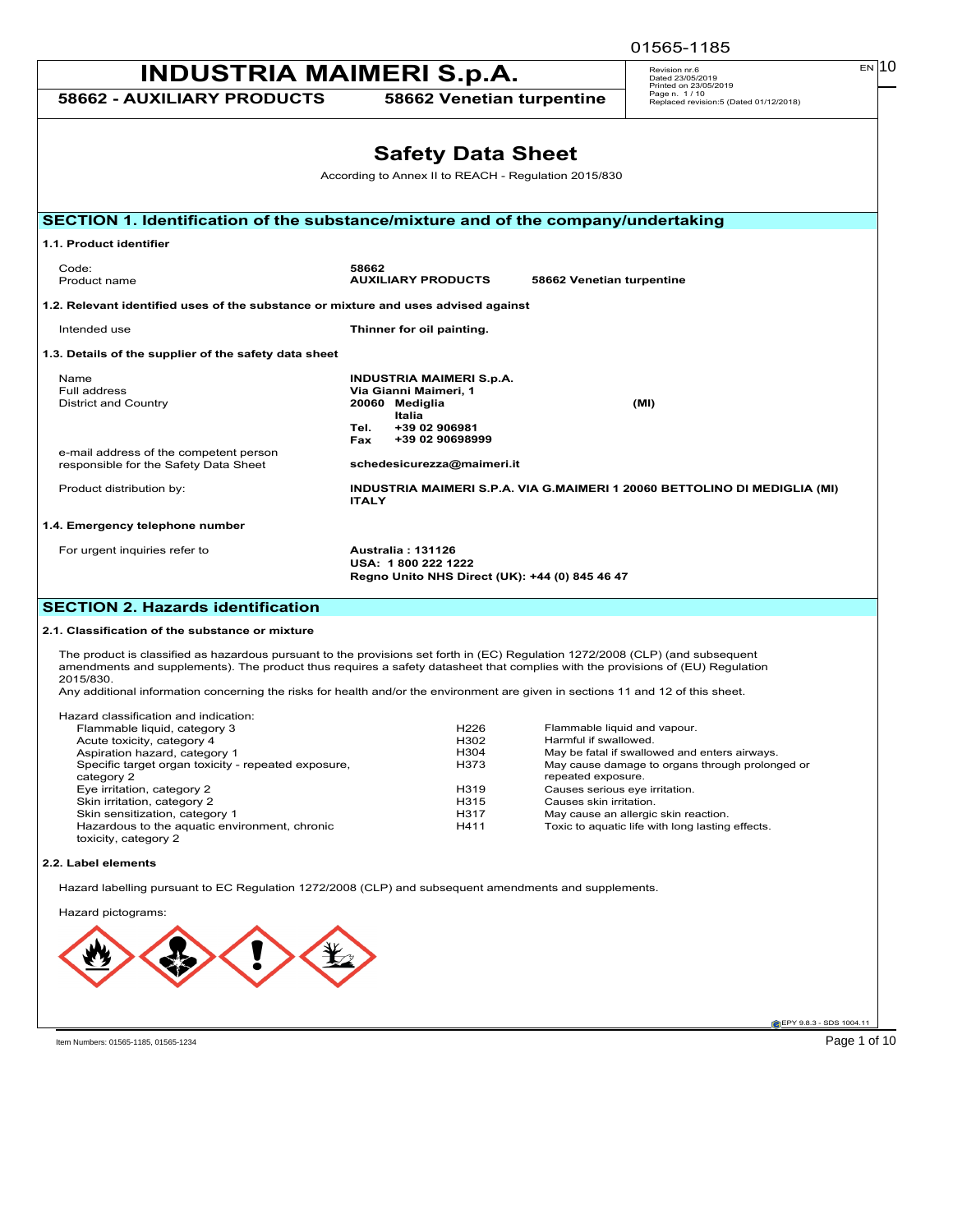**58662 - AUXILIARY PRODUCTS 58662 Venetian turpentine**

 $E N$  10

**SECTION 2. Hazards identification** ... / >>

| Signal words:                                                                      |                                               | Danger                                                                                                                                                                                                         |                                                                                                                                                                                                                                                                                                                                  |
|------------------------------------------------------------------------------------|-----------------------------------------------|----------------------------------------------------------------------------------------------------------------------------------------------------------------------------------------------------------------|----------------------------------------------------------------------------------------------------------------------------------------------------------------------------------------------------------------------------------------------------------------------------------------------------------------------------------|
| Hazard statements:<br>H226<br>H302<br>H304<br>H373<br>H319<br>H315<br>H317<br>H411 |                                               | Flammable liquid and vapour.<br>Harmful if swallowed.<br>Causes serious eye irritation.<br>Causes skin irritation.<br>May cause an allergic skin reaction.<br>Toxic to aquatic life with long lasting effects. | May be fatal if swallowed and enters airways.<br>May cause damage to organs through prolonged or repeated exposure.                                                                                                                                                                                                              |
| Precautionary statements:<br>P501<br>P102<br>P210<br>P331<br>P280<br>P301+P310     |                                               | Keep out of reach of children.<br>Do NOT induce vomiting.                                                                                                                                                      | Dispose of contents / container to in accordance with local and national norms<br>Keep away from heat, hot surfaces, sparks, open flames and other ignition sources. No smoking.<br>Wear protective gloves/ protective clothing / eye protection / face protection.<br>IF SWALLOWED: Immediately call a POISON CENTER / doctor / |
| <b>Contains:</b>                                                                   |                                               | <b>Turpentine Essence</b>                                                                                                                                                                                      | Hydrocarbons, C9-C12, n-alkanes, isoalkanes, cyclics, aromatics (2-25%)                                                                                                                                                                                                                                                          |
| 2.3. Other hazards                                                                 |                                               |                                                                                                                                                                                                                | On the basis of available data, the product does not contain any PBT or vPvB in percentage greater than 0.1%.<br><b>SECTION 3. Composition/information on ingredients</b>                                                                                                                                                        |
| 3.2. Mixtures                                                                      |                                               |                                                                                                                                                                                                                |                                                                                                                                                                                                                                                                                                                                  |
| Contains:                                                                          |                                               | $x =$ Conc. %                                                                                                                                                                                                  |                                                                                                                                                                                                                                                                                                                                  |
| Identification<br><b>Turpentine Essence</b><br>CAS                                 | 8006-64-2                                     | $27 \le x \le 28.5$                                                                                                                                                                                            | Classification 1272/2008 (CLP)<br>Flam. Liq. 3 H226, Acute Tox. 4 H302, Acute Tox. 4 H312, Acute Tox. 4 H332,<br>Asp. Tox. 1 H304, Eye Irrit. 2 H319, Skin Irrit. 2 H315, Skin Sens. 1 H317,                                                                                                                                     |
| ЕC<br><b>INDEX</b><br>Reg. no.<br>CAS                                              | 232-350-7<br>650-002-00-6<br>01-2119553060-53 | $64742 - 82 - 1$ $8.5 \le x \le 10$                                                                                                                                                                            | <b>Aquatic Chronic 2 H411</b><br>Hydrocarbons, C9-C12, n-alkanes, isoalkanes, cyclics, aromatics (2-25%)<br>Flam. Liq. 3 H226, STOT RE 1 H372, Asp. Tox. 1 H304, STOT SE 3 H336,<br>Aquatic Chronic 2 H411, EUH066,<br>Classification note according to Annex VI to the CLP Regulation: P                                        |
| ЕC<br><b>INDEX</b><br>Reg. no.                                                     | 919-446-0<br>01-2119458049-33                 |                                                                                                                                                                                                                |                                                                                                                                                                                                                                                                                                                                  |
|                                                                                    |                                               | The full wording of hazard (H) phrases is given in section 16 of the sheet.                                                                                                                                    |                                                                                                                                                                                                                                                                                                                                  |
| <b>SECTION 4. First aid measures</b>                                               |                                               |                                                                                                                                                                                                                |                                                                                                                                                                                                                                                                                                                                  |
| 4.1. Description of first aid measures<br>persists, seek medical advice.           |                                               |                                                                                                                                                                                                                | EYES: Remove contact lenses, if present. Wash immediately with plenty of water for at least 15 minutes, opening the eyelids fully. If problem<br>SKIN: Remove contaminated clothing. Rinse skin with a shower immediately. Get medical advice/attention immediately. Wash contaminated                                           |
| clothing before using it again.<br>doctor.                                         |                                               |                                                                                                                                                                                                                | INHALATION: Remove to open air. If the subject stops breathing, administer artificial respiration. Get medical advice/attention immediately.<br>INGESTION: Get medical advice/attention immediately. Do not induce vomiting. Do not administer anything not explicitly authorised by a                                           |
|                                                                                    |                                               | 4.2. Most important symptoms and effects, both acute and delayed                                                                                                                                               |                                                                                                                                                                                                                                                                                                                                  |
|                                                                                    |                                               |                                                                                                                                                                                                                | Specific information on symptoms and effects caused by the product are unknown.                                                                                                                                                                                                                                                  |
| Item Numbers: 01565-1185, 01565-1234                                               |                                               |                                                                                                                                                                                                                | EPY 9.8.3 - SDS 1004.11<br>Page 2 of 10                                                                                                                                                                                                                                                                                          |
|                                                                                    |                                               |                                                                                                                                                                                                                |                                                                                                                                                                                                                                                                                                                                  |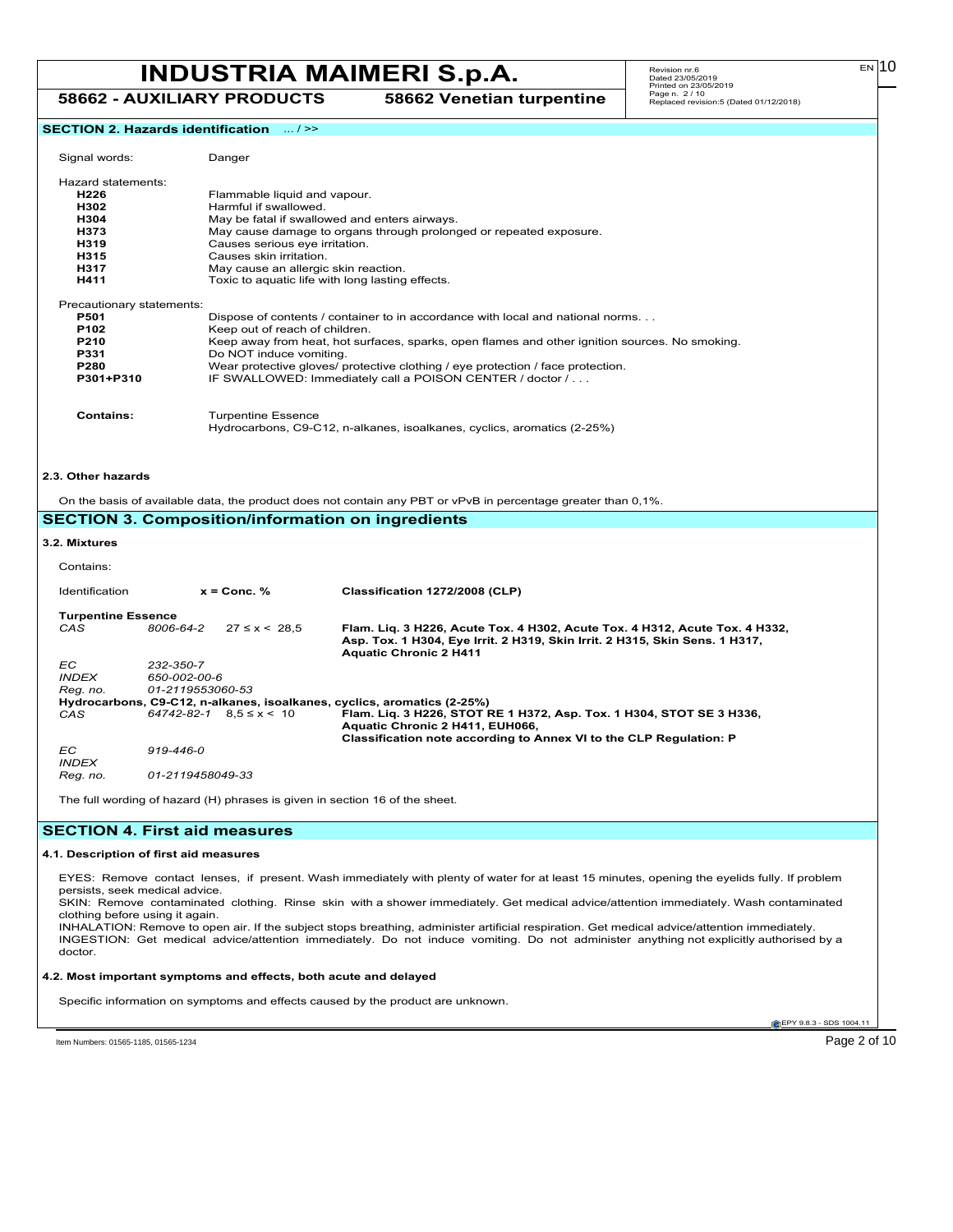**58662 - AUXILIARY PRODUCTS 58662 Venetian turpentine**

**SECTION 4. First aid measures** ... / >>

**4.3. Indication of any immediate medical attention and special treatment needed**

Information not available

#### **SECTION 5. Firefighting measures**

#### **5.1. Extinguishing media**

SUITABLE EXTINGUISHING EQUIPMENT

Extinguishing substances are: carbon dioxide, foam, chemical powder. For product loss or leakage that has not caught fire, water spray can be used to disperse flammable vapours and protect those trying to stem the leak.

UNSUITABLE EXTINGUISHING EQUIPMENT

Do not use jets of water. Water is not effective for putting out fires but can be used to cool containers exposed to flames to prevent explosions.

#### **5.2. Special hazards arising from the substance or mixture**

HAZARDS CAUSED BY EXPOSURE IN THE EVENT OF FIRE

Excess pressure may form in containers exposed to fire at a risk of explosion. Do not breathe combustion products.

#### **5.3. Advice for firefighters**

GENERAL INFORMATION

Use jets of water to cool the containers to prevent product decomposition and the development of substances potentially hazardous for health. Always wear full fire prevention gear. Collect extinguishing water to prevent it from draining into the sewer system. Dispose of contaminated water used for extinction and the remains of the fire according to applicable regulations. SPECIAL PROTECTIVE EQUIPMENT FOR FIRE-FIGHTERS

Normal fire fighting clothing i.e. fire kit (BS EN 469), gloves (BS EN 659) and boots (HO specification A29 and A30) in combination with self-contained open circuit positive pressure compressed air breathing apparatus (BS EN 137).

#### **SECTION 6. Accidental release measures**

#### **6.1. Personal precautions, protective equipment and emergency procedures**

Block the leakage if there is no hazard.

Wear suitable protective equipment (including personal protective equipment referred to under Section 8 of the safety data sheet) to prevent any contamination of skin, eyes and personal clothing. These indications apply for both processing staff and those involved in emergency procedures.

Send away individuals who are not suitably equipped. Use explosion-proof equipment. Eliminate all sources of ignition (cigarettes, flames, sparks, etc.) from the leakage site.

#### **6.2. Environmental precautions**

The product must not penetrate into the sewer system or come into contact with surface water or ground water.

#### **6.3. Methods and material for containment and cleaning up**

Collect the leaked product into a suitable container. Evaluate the compatibility of the container to be used, by checking section 10. Absorb the remainder with inert absorbent material. Make sure the leakage site is well aired. Contaminated material should be disposed of in compliance with the provisions set forth in point 13.

#### **6.4. Reference to other sections**

Any information on personal protection and disposal is given in sections 8 and 13.

#### **SECTION 7. Handling and storage**

#### **7.1. Precautions for safe handling**

Keep away from heat, sparks and naked flames; do not smoke or use matches or lighters. Without adequate ventilation, vapours may accumulate at ground level and, if ignited, catch fire even at a distance, with the danger of backfire. Avoid bunching of electrostatic charges. Do not eat, drink or smoke during use. Remove any contaminated clothes and personal protective equipment before entering places in which people eat. Avoid leakage of the product into the environment.

#### **7.2. Conditions for safe storage, including any incompatibilities**

**C**EPY 9.8.3 - SDS 1004.1

Item Numbers: 01565-1185, 01565-1234 Page 3 of 10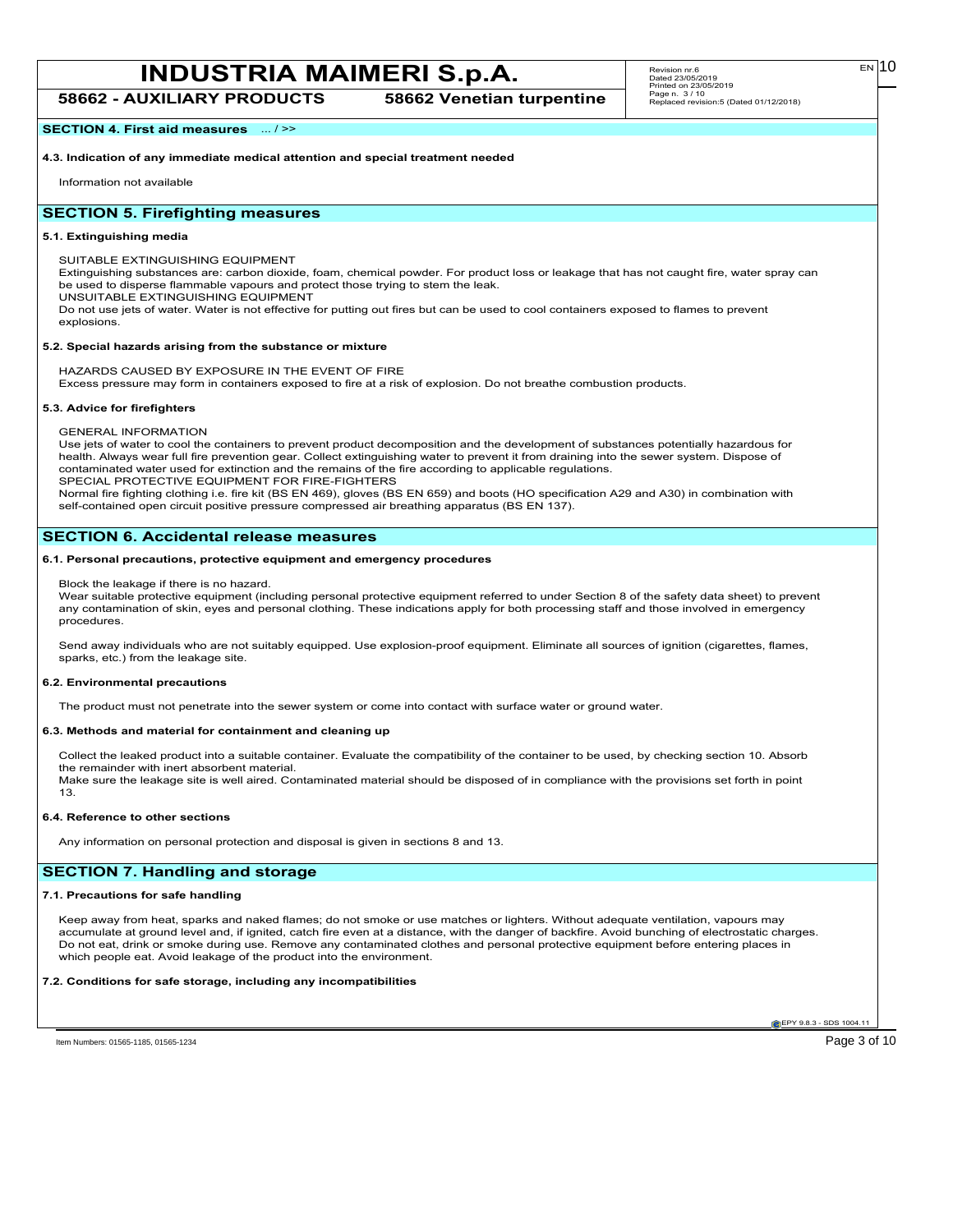### **INDUSTRIA MAIMERI S.p.A.** Revision m:6 and 2306/2019 **58662 - AUXILIARY PRODUCTS 58662 Venetian turpentine**

Revision nr.6 Dated 23/05/2019 Printed on 23/05/2019 Page n. 4 / 10 Replaced revision:5 (Dated 01/12/2018)

#### **SECTION 7. Handling and storage** ... / >>

Store only in the original container. Store in a well ventilated place, keep far away from sources of heat, naked flames and sparks and other sources of ignition. Keep containers away from any incompatible materials, see section 10 for details.

#### **7.3. Specific end use(s)**

Information not available

#### **SECTION 8. Exposure controls/personal protection**

#### **8.1. Control parameters**

Regulatory References:

EU OEL EU Directive (EU) 2017/2398; Directive (EU) 2017/164; Directive 2009/161/EU; Directive 2006/15/EC; Directive 2004/37/EC; Directive 2000/39/EC; Directive 91/322/EEC. TLV-ACGIH ACGIH 2018

|                                                                                                                        |         |                      |            |         | <b>Turpentine Essence</b> |                           |            |           |            |  |
|------------------------------------------------------------------------------------------------------------------------|---------|----------------------|------------|---------|---------------------------|---------------------------|------------|-----------|------------|--|
| <b>Threshold Limit Value</b>                                                                                           |         |                      |            |         |                           |                           |            |           |            |  |
| Type                                                                                                                   | Country | TWA/8h               |            |         | STEL/15min                |                           |            |           |            |  |
|                                                                                                                        |         | mg/m3                | ppm        | mg/m3   | ppm                       |                           |            |           |            |  |
| OEL                                                                                                                    | EU      | 112                  | 20         |         |                           |                           |            |           |            |  |
| <b>TLV-ACGIH</b>                                                                                                       |         | 111                  | 20         |         |                           |                           | (sens), A4 |           |            |  |
| <b>Predicted no-effect concentration - PNEC</b>                                                                        |         |                      |            |         |                           |                           |            |           |            |  |
| Normal value in fresh water                                                                                            |         |                      |            |         |                           |                           | 88         | $\mu$ g/L |            |  |
| Normal value in marine water                                                                                           |         |                      |            |         |                           |                           | 0,88       | $\mu$ g/L |            |  |
| Normal value for fresh water sediment                                                                                  |         |                      |            |         |                           |                           | 2,27       | mg/kg     |            |  |
| Normal value for marine water sediment                                                                                 |         |                      |            |         |                           |                           | 0,227      | mg/kg     |            |  |
| Normal value for water, intermittent release                                                                           |         |                      |            |         |                           |                           | <b>NPI</b> |           |            |  |
| Normal value of STP microorganisms                                                                                     |         |                      |            |         |                           |                           | 6,6        | mg/l      |            |  |
|                                                                                                                        |         |                      |            |         |                           |                           | 1,35       | mg/kg     |            |  |
| Normal value for the food chain (secondary poisoning)<br>Normal value for the terrestrial compartment<br>0,45<br>mg/kg |         |                      |            |         |                           |                           |            |           |            |  |
| Health - Derived no-effect level - DNEL / DMEL                                                                         |         |                      |            |         |                           |                           |            |           |            |  |
|                                                                                                                        |         | Effects on consumers |            |         |                           | <b>Effects on workers</b> |            |           |            |  |
| Route of exposure                                                                                                      | Acute   | Acute                |            | Chronic | Chronic                   | Acute                     | Acute      | Chronic   | Chronic    |  |
|                                                                                                                        | local   |                      | systemic   | local   | systemic                  | local                     | systemic   | local     | systemic   |  |
| Oral                                                                                                                   |         | 590                  |            |         | 110                       |                           |            |           |            |  |
|                                                                                                                        |         |                      |            |         |                           |                           |            |           |            |  |
|                                                                                                                        |         |                      | ug/kg bw/d |         | µg/kg bw/d                |                           |            |           |            |  |
| Inhalation                                                                                                             |         | 120                  |            |         | 18                        | 10.3                      | 51,6       | 3,9       | 780        |  |
|                                                                                                                        |         | µg/m3                |            |         | µg/m3                     | mg/m3                     | mg/m3      | mg/m3     | $\mu$ g/m3 |  |
| Skin                                                                                                                   |         |                      |            |         |                           | 9,51                      | 9,51       | 3,17      | 1,6        |  |
|                                                                                                                        |         |                      |            |         |                           | mg/cm2                    | mg/cm2     | mg/cm2    | mg/cm2     |  |

**Hydrocarbons, C9-C12, n-alkanes, isoalkanes, cyclics, aromatics (2-25%) Health - Derived no-effect level - DNEL / DMEL**

|                   |                | Effects on consumers |                  |                     | Effects on workers |                   |                  |                                   |
|-------------------|----------------|----------------------|------------------|---------------------|--------------------|-------------------|------------------|-----------------------------------|
| Route of exposure | Acute<br>local | Acute<br>systemic    | Chronic<br>local | Chronic<br>systemic | Acute<br>local     | Acute<br>systemic | Chronic<br>local | Chronic<br>systemic               |
| Oral              | 26             |                      |                  | 21<br>mg/kg bw/d    |                    |                   |                  |                                   |
| Inhalation        | 71             | 570<br>mq/m3         |                  | 71<br>mg/m3         | 330                | 570<br>mq/m3      |                  | 330<br>mg/m3                      |
| Skin              | 26             |                      |                  | 12<br>mg/kg bw/d    | 44                 |                   |                  | 21<br>mg/kg<br>$h$ <sub>M/d</sub> |

Legend:

(C) = CEILING ; INHAL = Inhalable Fraction ; RESP = Respirable Fraction ; THORA = Thoracic Fraction.

VND = hazard identified but no DNEL/PNEC available ; NEA = no exposure expected ; NPI = no hazard identified.

#### **8.2. Exposure controls**

As the use of adequate technical equipment must always take priority over personal protective equipment, make sure that the workplace is well aired through effective local aspiration.

When choosing personal protective equipment, ask your chemical substance supplier for advice.

Personal protective equipment must be CE marked, showing that it complies with applicable standards.

Provide an emergency shower with face and eye wash station.

Exposure levels must be kept as low as possible to avoid significant build-up in the organism. Manage personal protective equipment so as

EPY 9.8.3 - SDS 1004.11

Item Numbers: 01565-1185, 01565-1234 Page 4 of 10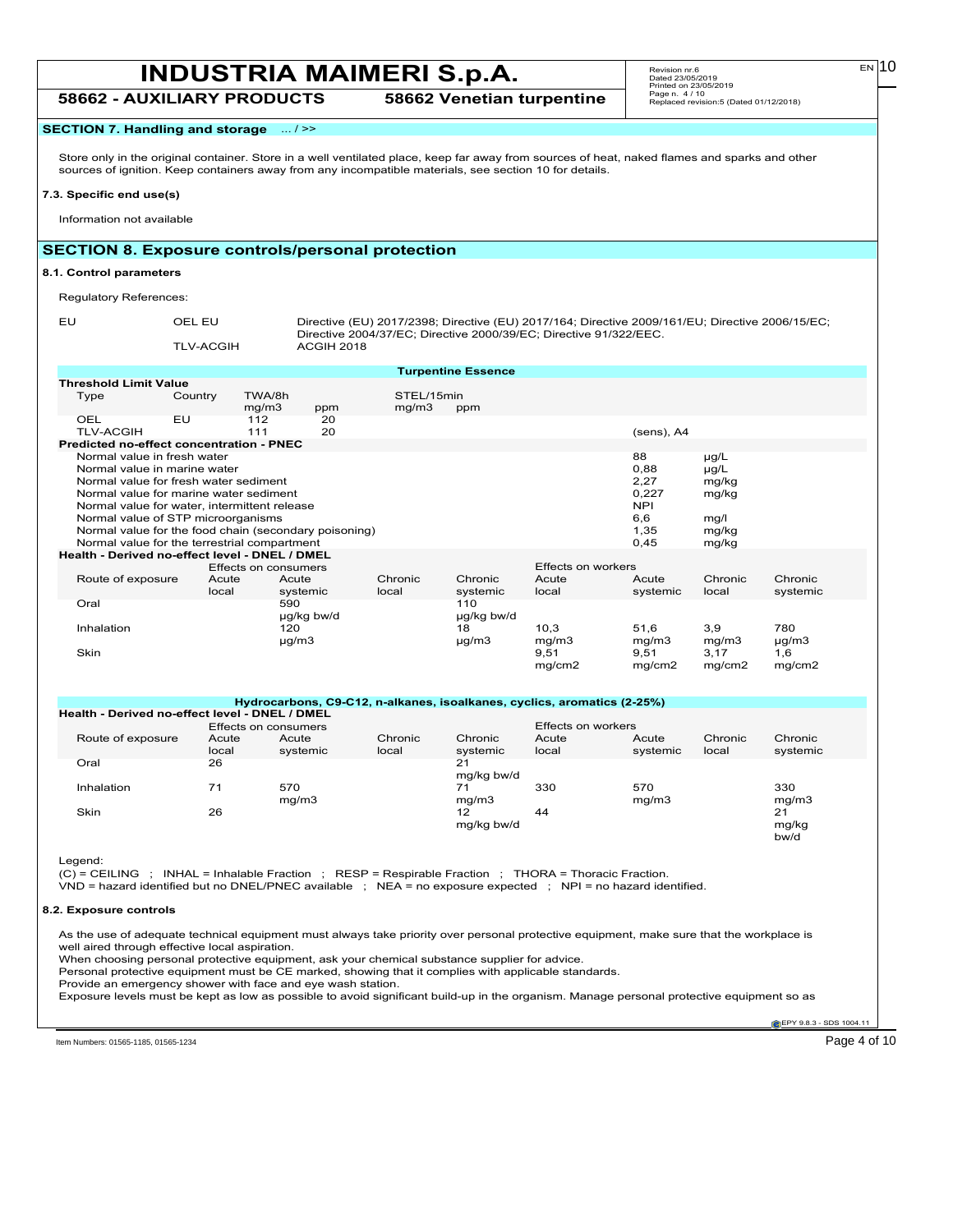**58662 - AUXILIARY PRODUCTS 58662 Venetian turpentine** Revision nr.6 Dated 23/05/2019 Printed on 23/05/2019 Page n. 5 / 10 Replaced revision:5 (Dated 01/12/2018)

#### **SECTION 8. Exposure controls/personal protection** ... / >>

to guarantee maximum protection (e.g. reduction in replacement times). HAND PROTECTION

Protect hands with category III work gloves (see standard EN 374).

The following should be considered when choosing work glove material: compatibility, degradation, failure time and permeability.

The work gloves' resistance to chemical agents should be checked before use, as it can be unpredictable. The gloves' wear time depends on the duration and type of use.

SKIN PROTECTION

Wear category II professional long-sleeved overalls and safety footwear (see Directive 89/686/EEC and standard EN ISO 20344). Wash body with soap and water after removing protective clothing.

Consider the appropriateness of providing antistatic clothing in the case of working environments in which there is a risk of explosion. EYE PROTECTION

Wear airtight protective goggles (see standard EN 166).

In the presence of risks of exposure to splashes or squirts during work, adequate mouth, nose and eye protection should be used to prevent accidental absorption.

RESPIRATORY PROTECTION

If the threshold value (e.g. TLV-TWA) is exceeded for the substance or one of the substances present in the product, use a mask with a type A filter whose class (1, 2 or 3) must be chosen according to the limit of use concentration. (see standard EN 14387). In the presence of gases or vapours of various kinds and/or gases or vapours containing particulate (aerosol sprays, fumes, mists, etc.) combined filters are required.

Respiratory protection devices must be used if the technical measures adopted are not suitable for restricting the worker's exposure to the threshold values considered. The protection provided by masks is in any case limited.

If the substance considered is odourless or its olfactory threshold is higher than the corresponding TLV-TWA and in the case of an emergency, wear open-circuit compressed air breathing apparatus (in compliance with standard EN 137) or external air-intake breathing apparatus (in compliance with standard EN 138). For a correct choice of respiratory protection device, see standard EN 529. ENVIRONMENTAL EXPOSURE CONTROLS

The emissions generated by manufacturing processes, including those generated by ventilation equipment, should be checked to ensure compliance with environmental standards.

Product residues must not be indiscriminately disposed of with waste water or by dumping in waterways.

#### **SECTION 9. Physical and chemical properties**

#### **9.1. Information on basic physical and chemical properties**

| Appearance<br>Colour<br>Odour<br>Odour threshold<br>рH<br>Melting point / freezing point<br>Initial boiling point<br>Boiling range<br>Flash point<br><b>Evaporation Rate</b><br>Flammability of solids and gases<br>Lower inflammability limit<br>Upper inflammability limit<br>Lower explosive limit<br>Upper explosive limit<br>Vapour pressure<br>Vapour density<br>Relative density<br>Solubility<br>Partition coefficient: n-octanol/water<br>Auto-ignition temperature<br>Decomposition temperature<br>Viscosity<br><b>Explosive properties</b><br>Oxidising properties | liquid<br><b>SLIGHTLY AMBER</b><br><b>ODOUR TYPICAL</b><br>Not applicable<br>Not applicable<br>$^{\circ}$ C<br>$\Omega$<br>Not available<br>Not available<br>°C<br>$23 \leq T \leq 60$<br>Not applicable<br>not applicable<br>Not available<br>Not available<br>Not available<br>Not available<br>Not applicable<br>Not applicable<br>$\mathbf{1}$<br>SOLUBLE IN WHITE SPIRIT<br>Not applicable<br>Not available<br>Not applicable<br>200-300 CPS<br>not applicable<br>not applicable |
|-------------------------------------------------------------------------------------------------------------------------------------------------------------------------------------------------------------------------------------------------------------------------------------------------------------------------------------------------------------------------------------------------------------------------------------------------------------------------------------------------------------------------------------------------------------------------------|---------------------------------------------------------------------------------------------------------------------------------------------------------------------------------------------------------------------------------------------------------------------------------------------------------------------------------------------------------------------------------------------------------------------------------------------------------------------------------------|
|                                                                                                                                                                                                                                                                                                                                                                                                                                                                                                                                                                               |                                                                                                                                                                                                                                                                                                                                                                                                                                                                                       |
|                                                                                                                                                                                                                                                                                                                                                                                                                                                                                                                                                                               |                                                                                                                                                                                                                                                                                                                                                                                                                                                                                       |
| 9.2. Other information                                                                                                                                                                                                                                                                                                                                                                                                                                                                                                                                                        |                                                                                                                                                                                                                                                                                                                                                                                                                                                                                       |
| VOC (Directive 2010/75/EC):<br>VOC (volatile carbon) :                                                                                                                                                                                                                                                                                                                                                                                                                                                                                                                        | 36,27 % - 362,73<br>g/litre<br>36.27 % -<br>362.73<br>g/litre                                                                                                                                                                                                                                                                                                                                                                                                                         |

**EPY 9.8.3 - SDS 1004.1** 

Item Numbers: 01565-1185, 01565-1234 Page 5 of 10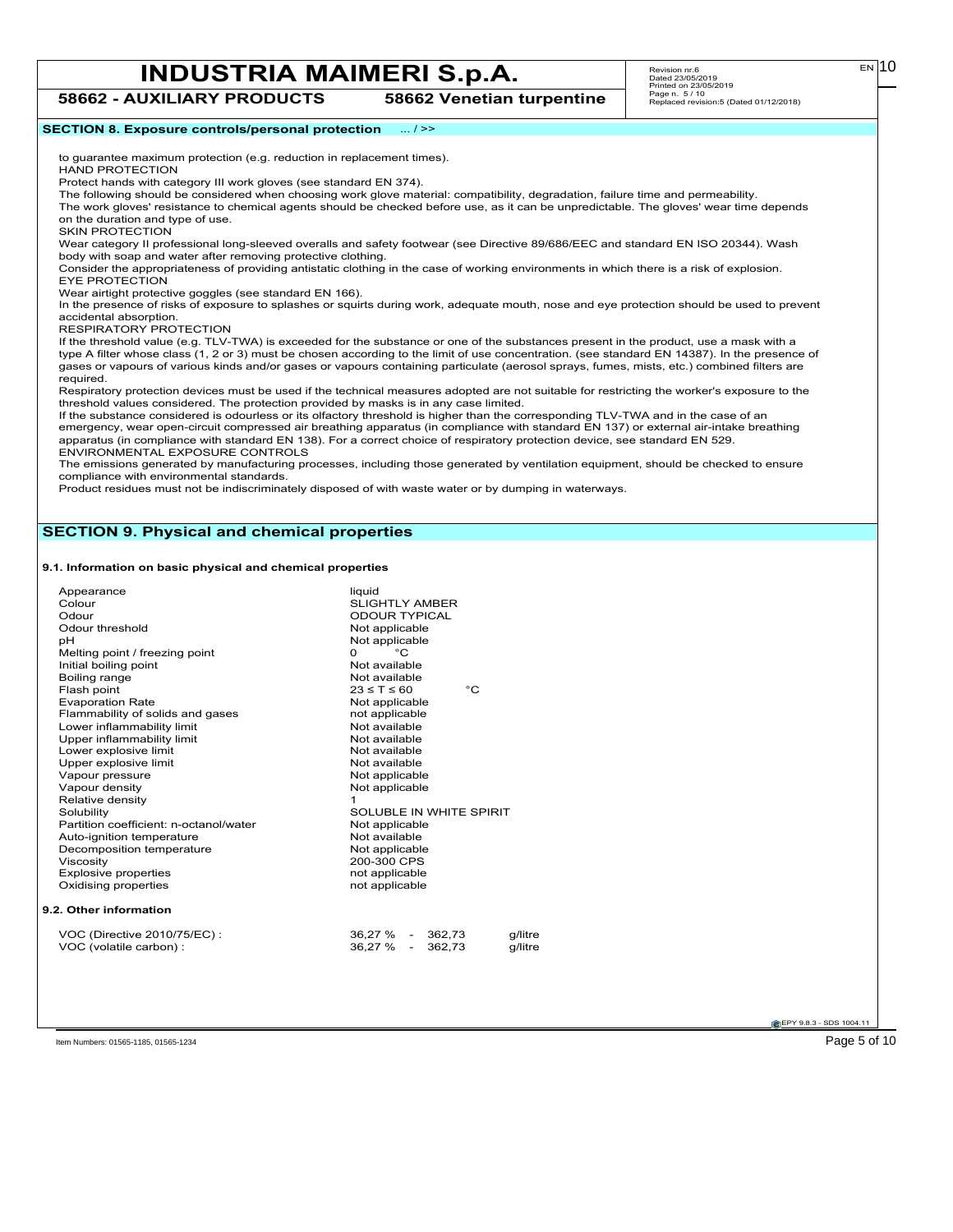EN

#### **SECTION 10. Stability and reactivity**

**10.1. Reactivity**

There are no particular risks of reaction with other substances in normal conditions of use.

#### **10.2. Chemical stability**

The product is stable in normal conditions of use and storage.

#### **10.3. Possibility of hazardous reactions**

The vapours may also form explosive mixtures with the air.

#### **10.4. Conditions to avoid**

Avoid overheating. Avoid bunching of electrostatic charges. Avoid all sources of ignition.

#### **10.5. Incompatible materials**

Information not available

#### **10.6. Hazardous decomposition products**

In the event of thermal decomposition or fire, gases and vapours that are potentially dangerous to health may be released.

#### **SECTION 11. Toxicological information**

In the absence of experimental data for the product itself, health hazards are evaluated according to the properties of the substances it contains, using the criteria specified in the applicable regulation for classification. It is therefore necessary to take into account the concentration of the individual hazardous substances indicated in section 3, to evaluate the toxicological effects of exposure to the product.

#### **11.1. Information on toxicological effects**

Metabolism, toxicokinetics, mechanism of action and other information

Information not available

Information on likely routes of exposure

Information not available

Delayed and immediate effects as well as chronic effects from short and long-term exposure

Information not available

Interactive effects

Information not available

ACUTE TOXICITY

LC50 (Inhalation) of the mixture:  $\geq 20 \text{ mgl}$ <br>LD50 (Oral) of the mixture:  $\geq 20 \text{ mgl}$ <br>1754,39 mg/kg LD50 (Oral) of the mixture: 1754,39 mg/k<br>LD50 (Dermal) of the mixture: 2000 mg/kg LD50 (Dermal) of the mixture:

Hydrocarbons, C9-C12, n-alkanes, isoalkanes, cyclics, aromatics (2-25%)<br>LD50 (Oral) > 5000 mg/kg  $> 5000$  mg/kg<br> $> 4$  mg/Kg  $LD50$  (Dermal)

#### SKIN CORROSION / IRRITATION

Causes skin irritation

SERIOUS EYE DAMAGE / IRRITATION

**C**EPY 9.8.3 - SDS 1004.1

Item Numbers: 01565-1185, 01565-1234 Page 6 of 10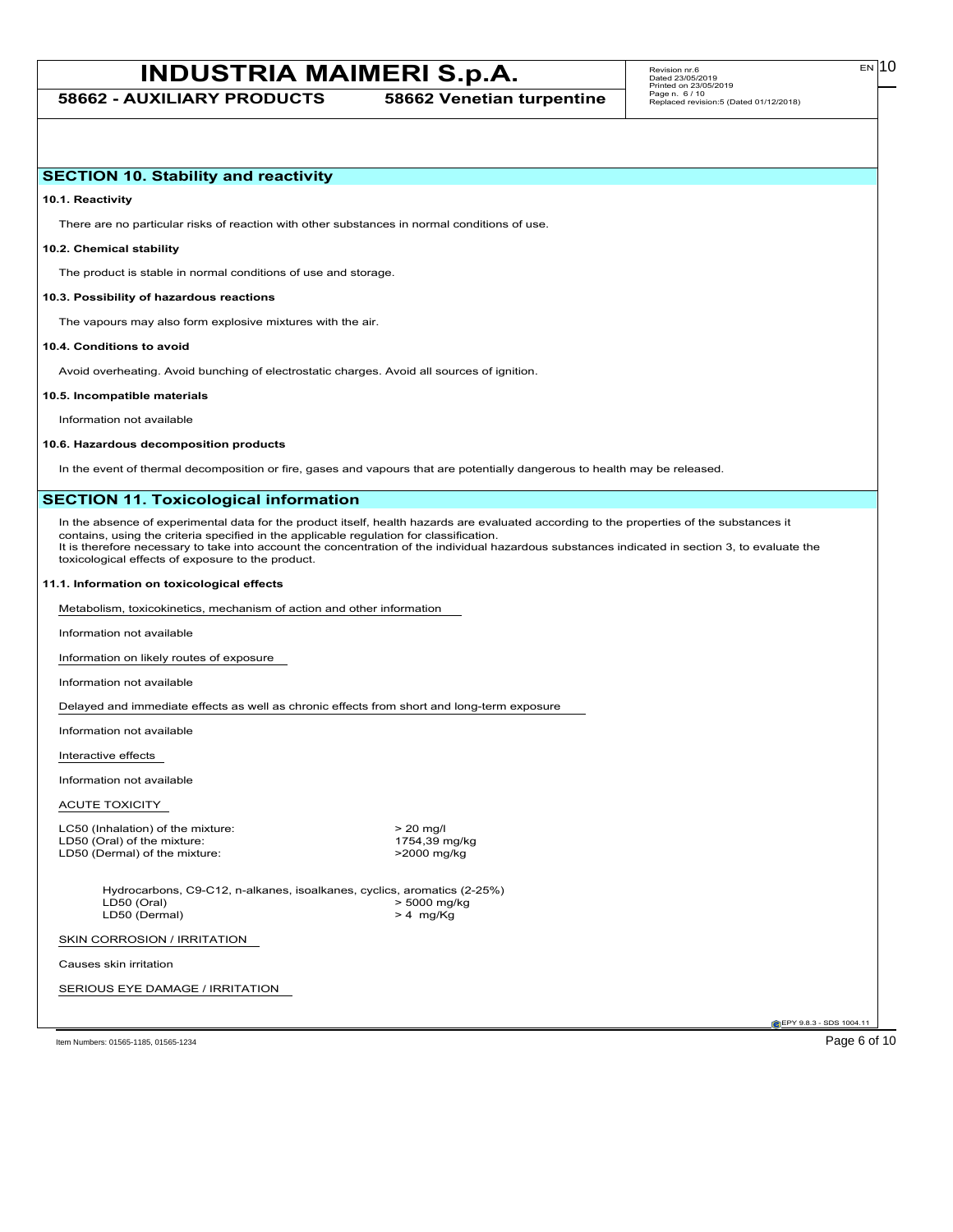**58662 - AUXILIARY PRODUCTS 58662 Venetian turpentine**

#### **SECTION 11. Toxicological information** ... / >>

Causes serious eye irritation

RESPIRATORY OR SKIN SENSITISATION

Sensitising for the skin

GERM CELL MUTAGENICITY

Does not meet the classification criteria for this hazard class

CARCINOGENICITY

Does not meet the classification criteria for this hazard class

REPRODUCTIVE TOXICITY

Does not meet the classification criteria for this hazard class

STOT - SINGLE EXPOSURE

Does not meet the classification criteria for this hazard class

STOT - REPEATED EXPOSURE

May cause damage to organs

ASPIRATION HAZARD

Toxic for aspiration

#### **SECTION 12. Ecological information**

This product is dangerous for the environment and is toxic for aquatic organisms. In the long term, it have negative effects on acquatic environment.

#### **12.1. Toxicity**

| Hydrocarbons, C9-C12, n-alkanes, isoalkanes, cyclics, aromatics (2-25%) |                 |
|-------------------------------------------------------------------------|-----------------|
| LC50 - for Fish                                                         | $<$ 30 ma/l/96h |
| EC50 - for Crustacea                                                    | $< 22$ ma/l/48h |
| EC50 - for Algae / Aguatic Plants                                       | $< 10$ ma/l/72h |

#### **12.2. Persistence and degradability**

Information not available

#### **12.3. Bioaccumulative potential**

Information not available

#### **12.4. Mobility in soil**

Information not available

#### **12.5. Results of PBT and vPvB assessment**

On the basis of available data, the product does not contain any PBT or vPvB in percentage greater than 0,1%.

#### **12.6. Other adverse effects**

Information not available

**EPY 9.8.3 - SDS 1004.1**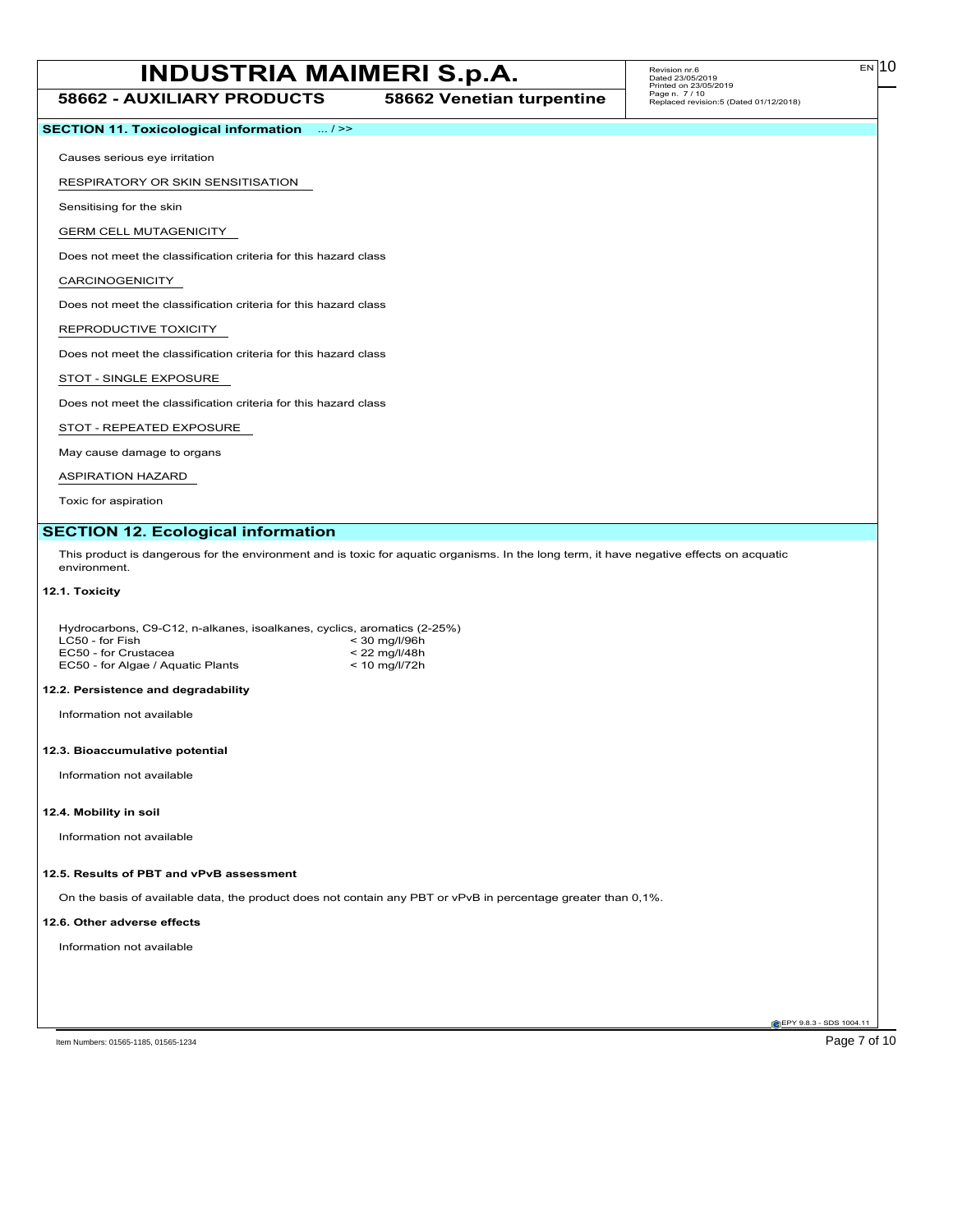**58662 - AUXILIARY PRODUCTS 58662 Venetian turpentine**

| <b>SECTION 13. Disposal considerations</b> |                         |                                                                                                                      |                                                                                                                                                                                                                                                 |                                                                                                                                        |
|--------------------------------------------|-------------------------|----------------------------------------------------------------------------------------------------------------------|-------------------------------------------------------------------------------------------------------------------------------------------------------------------------------------------------------------------------------------------------|----------------------------------------------------------------------------------------------------------------------------------------|
| 13.1. Waste treatment methods              |                         |                                                                                                                      |                                                                                                                                                                                                                                                 |                                                                                                                                        |
| CONTAMINATED PACKAGING                     |                         | should be evaluated according to applicable regulations.<br>Waste transportation may be subject to ADR restrictions. | Disposal must be performed through an authorised waste management firm, in compliance with national and local regulations.<br>Contaminated packaging must be recovered or disposed of in compliance with national waste management regulations. | Reuse, when possible. Product residues should be considered special hazardous waste. The hazard level of waste containing this product |
| <b>SECTION 14. Transport information</b>   |                         |                                                                                                                      |                                                                                                                                                                                                                                                 |                                                                                                                                        |
| 14.1. UN number                            |                         |                                                                                                                      |                                                                                                                                                                                                                                                 |                                                                                                                                        |
| ADR / RID, IMDG, IATA:                     | 1263                    |                                                                                                                      |                                                                                                                                                                                                                                                 |                                                                                                                                        |
| 14.2. UN proper shipping name              |                         |                                                                                                                      |                                                                                                                                                                                                                                                 |                                                                                                                                        |
| ADR / RID:<br>IMDG:<br>IATA:               |                         | PAINT or PAINT RELATED MATERIAL<br>PAINT or PAINT RELATED MATERIAL                                                   | PAINT or PAINT RELATED MATERIAL (Turpentine Essence)                                                                                                                                                                                            |                                                                                                                                        |
| 14.3. Transport hazard class(es)           |                         |                                                                                                                      |                                                                                                                                                                                                                                                 |                                                                                                                                        |
| ADR / RID:                                 | Class: 3                | Label: 3                                                                                                             |                                                                                                                                                                                                                                                 |                                                                                                                                        |
| IMDG:                                      | Class: 3                | Label: 3                                                                                                             |                                                                                                                                                                                                                                                 |                                                                                                                                        |
| IATA:                                      | Class: 3                | Label: 3                                                                                                             |                                                                                                                                                                                                                                                 |                                                                                                                                        |
| 14.4. Packing group                        |                         |                                                                                                                      |                                                                                                                                                                                                                                                 |                                                                                                                                        |
| ADR / RID, IMDG, IATA:                     | Ш                       |                                                                                                                      |                                                                                                                                                                                                                                                 |                                                                                                                                        |
| 14.5. Environmental hazards                |                         |                                                                                                                      |                                                                                                                                                                                                                                                 |                                                                                                                                        |
| ADR / RID:                                 |                         | <b>Environmentally Hazardous</b>                                                                                     |                                                                                                                                                                                                                                                 |                                                                                                                                        |
| IMDG:                                      | <b>Marine Pollutant</b> |                                                                                                                      |                                                                                                                                                                                                                                                 |                                                                                                                                        |
| IATA:                                      | <b>NO</b>               |                                                                                                                      |                                                                                                                                                                                                                                                 |                                                                                                                                        |
|                                            |                         |                                                                                                                      | For Air transport, environmentally hazardous mark is only mandatory for UN 3077 and UN 3082.                                                                                                                                                    |                                                                                                                                        |
| 14.6. Special precautions for user         |                         |                                                                                                                      |                                                                                                                                                                                                                                                 |                                                                                                                                        |
| ADR / RID:                                 |                         | HIN - Kemler: 30                                                                                                     | Limited Quantities: 5 L                                                                                                                                                                                                                         | Tunnel restriction code: (D/E)                                                                                                         |
| IMDG:<br>IATA:                             | Cargo:<br>Pass.:        | Special Provision: -<br>EMS: F-E, S <u>-E</u><br>Special Instructions:                                               | Limited Quantities: 5 L<br>Maximum quantity: 220 L<br>Maximum quantity: 60 L<br>A3, A72, A192                                                                                                                                                   | Packaging instructions: 366<br>Packaging instructions: 355                                                                             |
|                                            |                         | 14.7. Transport in bulk according to Annex II of Marpol and the IBC Code                                             |                                                                                                                                                                                                                                                 |                                                                                                                                        |
| Information not relevant                   |                         |                                                                                                                      |                                                                                                                                                                                                                                                 |                                                                                                                                        |
|                                            |                         |                                                                                                                      |                                                                                                                                                                                                                                                 | <b>@EPY 9.8.3 - SDS 1004.11</b>                                                                                                        |

Item Numbers: 01565-1185, 01565-1234 Page 8 of 10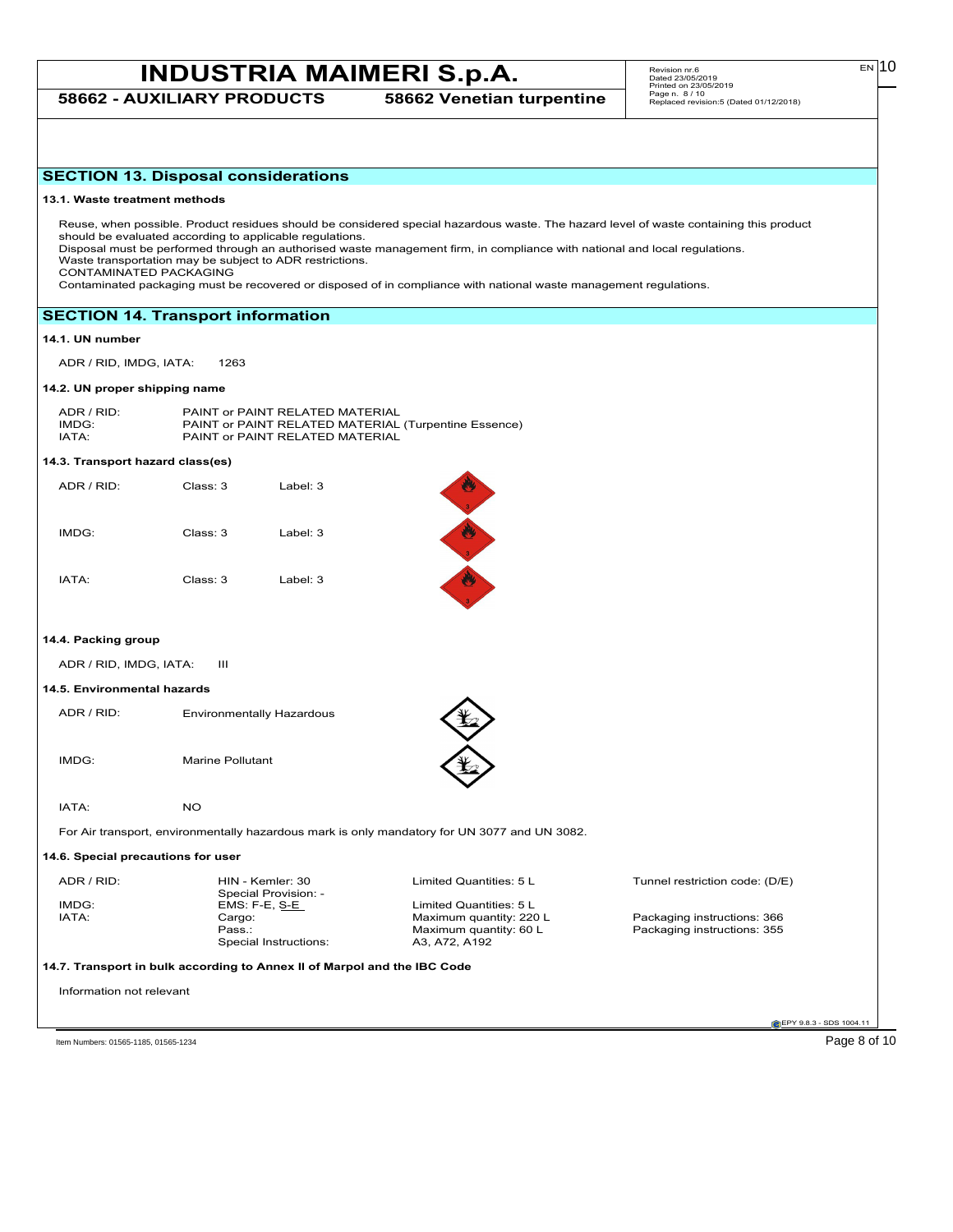**58662 - AUXILIARY PRODUCTS 58662 Venetian turpentine**

 $E<sub>N</sub>$  10

| <b>SECTION 15. Regulatory information</b>               |                                                                                                                                                                                                                                                |
|---------------------------------------------------------|------------------------------------------------------------------------------------------------------------------------------------------------------------------------------------------------------------------------------------------------|
|                                                         |                                                                                                                                                                                                                                                |
|                                                         | 15.1. Safety, health and environmental regulations/legislation specific for the substance or mixture                                                                                                                                           |
| Seveso Category - Directive 2012/18/EC:                 | <b>P5c-E2</b>                                                                                                                                                                                                                                  |
| Product<br>Point                                        | Restrictions relating to the product or contained substances pursuant to Annex XVII to EC Regulation 1907/2006<br>$3 - 40$                                                                                                                     |
|                                                         |                                                                                                                                                                                                                                                |
| Substances in Candidate List (Art. 59 REACH)            | On the basis of available data, the product does not contain any SVHC in percentage greater than 0,1%.                                                                                                                                         |
| None                                                    | Substances subject to authorisation (Annex XIV REACH)                                                                                                                                                                                          |
| None                                                    | Substances subject to exportation reporting pursuant to (EC) Reg. 649/2012:                                                                                                                                                                    |
| Substances subject to the Rotterdam Convention:<br>None |                                                                                                                                                                                                                                                |
| Substances subject to the Stockholm Convention:<br>None |                                                                                                                                                                                                                                                |
| Healthcare controls                                     | Workers exposed to this chemical agent must not undergo health checks, provided that available risk-assessment data prove that the risks<br>related to the workers' health and safety are modest and that the 98/24/EC directive is respected. |
| 15.2. Chemical safety assessment                        |                                                                                                                                                                                                                                                |
|                                                         | No chemical safety assessment has been processed for the mixture and the substances it contains.                                                                                                                                               |
|                                                         |                                                                                                                                                                                                                                                |
| <b>SECTION 16. Other information</b>                    |                                                                                                                                                                                                                                                |
|                                                         | Text of hazard (H) indications mentioned in section 2-3 of the sheet:                                                                                                                                                                          |
| Flam. Liq. 3                                            | Flammable liquid, category 3                                                                                                                                                                                                                   |
| <b>Acute Tox. 4</b><br><b>STOT RE1</b>                  | Acute toxicity, category 4<br>Specific target organ toxicity - repeated exposure, category 1                                                                                                                                                   |
| Asp. Tox. 1                                             | Aspiration hazard, category 1                                                                                                                                                                                                                  |
| STOT RE 2                                               | Specific target organ toxicity - repeated exposure, category 2                                                                                                                                                                                 |
| Eye Irrit. 2                                            | Eye irritation, category 2                                                                                                                                                                                                                     |
| Skin Irrit. 2                                           | Skin irritation, category 2                                                                                                                                                                                                                    |
| Skin Sens. 1                                            | Skin sensitization, category 1                                                                                                                                                                                                                 |
| STOT SE 3                                               | Specific target organ toxicity - single exposure, category 3                                                                                                                                                                                   |
| <b>Aquatic Chronic 2</b><br>H226                        | Hazardous to the aquatic environment, chronic toxicity, category 2<br>Flammable liquid and vapour.                                                                                                                                             |
| H302                                                    | Harmful if swallowed.                                                                                                                                                                                                                          |
| H312                                                    | Harmful in contact with skin.                                                                                                                                                                                                                  |
| H332                                                    | Harmful if inhaled.                                                                                                                                                                                                                            |
| H372                                                    | Causes damage to organs through prolonged or repeated exposure                                                                                                                                                                                 |
| H304<br>H373                                            | May be fatal if swallowed and enters airways.<br>May cause damage to organs through prolonged or repeated exposure.                                                                                                                            |
| H319                                                    | Causes serious eye irritation.                                                                                                                                                                                                                 |
| H315                                                    | Causes skin irritation.                                                                                                                                                                                                                        |
| H317                                                    | May cause an allergic skin reaction.                                                                                                                                                                                                           |
| H336                                                    | May cause drowsiness or dizziness.                                                                                                                                                                                                             |
| H411<br><b>EUH066</b>                                   | Toxic to aquatic life with long lasting effects.<br>Repeated exposure may cause skin dryness or cracking.                                                                                                                                      |
|                                                         |                                                                                                                                                                                                                                                |
| LEGEND:                                                 |                                                                                                                                                                                                                                                |
| - CAS NUMBER: Chemical Abstract Service Number          | - ADR: European Agreement concerning the carriage of Dangerous goods by Road                                                                                                                                                                   |
|                                                         | - CE50: Effective concentration (required to induce a 50% effect)                                                                                                                                                                              |
|                                                         | - CE NUMBER: Identifier in ESIS (European archive of existing substances)                                                                                                                                                                      |
|                                                         | EPY 9.8.3 - SDS 1004.11                                                                                                                                                                                                                        |
|                                                         |                                                                                                                                                                                                                                                |
| Item Numbers: 01565-1185, 01565-1234                    | Page 9 of 10                                                                                                                                                                                                                                   |